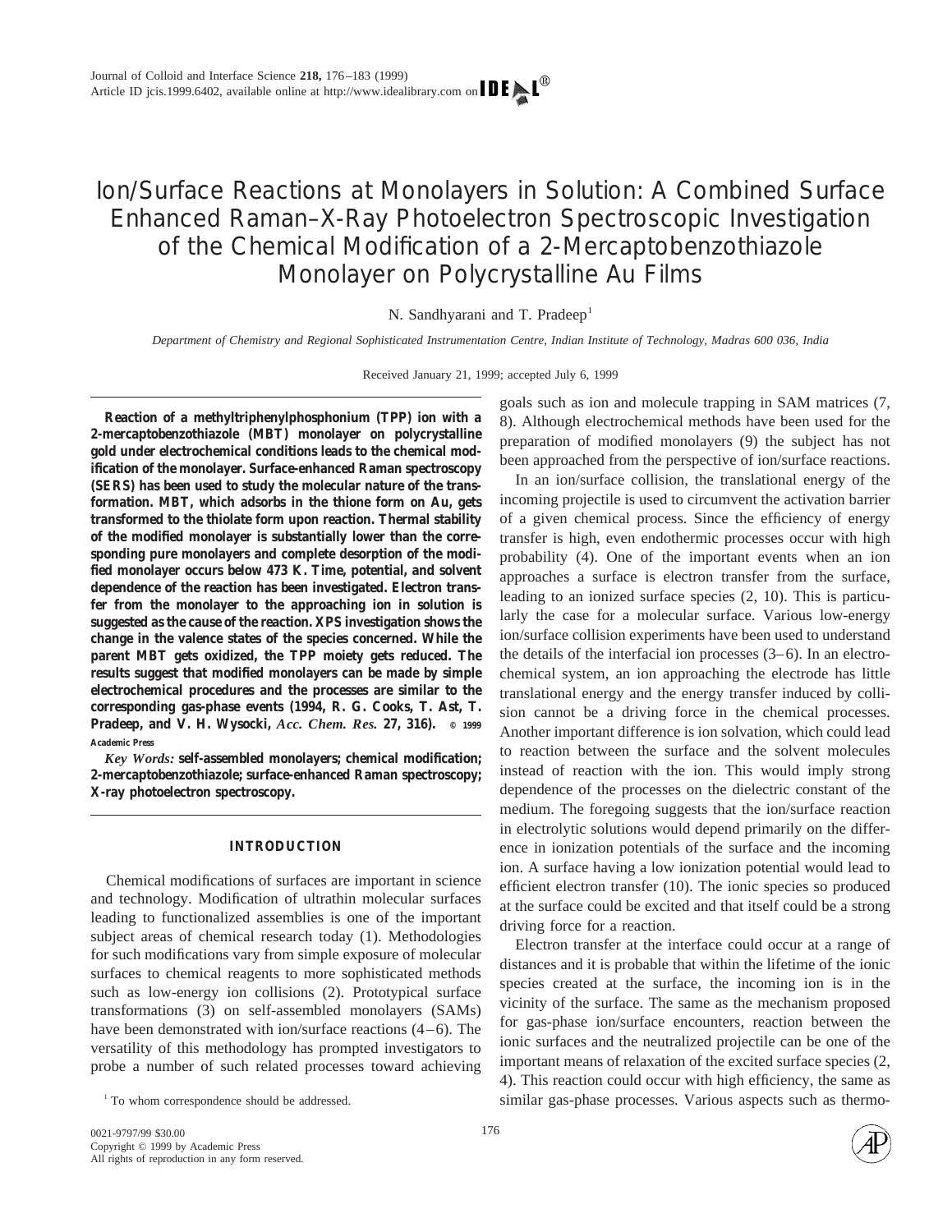dynamic and entropic considerations (5) will be important in determining the product.

An important aspect of these processes is the surface sensitivity of the method. The ions can only be sensitive to the very top of the surfaces (to the top functionality in the case of a monolayer bearing a functional group), and therefore the transformations are going to be limited in this region (11). This makes the investigation of such modification extremely difficult and reliable methods have to be used for the investigation. Recently we have shown the utility of surface-enhanced Raman spectroscopy (SERS) (12–14) and X-ray photoelectron spectroscopy (XPS) (15) in investigating SAM surfaces. The development of methodologies to make SER active films (16) has also helped us in undertaking this investigation.

In the following, we present a combined SERS and XPS investigation of the chemical modification of 2-mercaptobenzothiazole (MBT) monolayers in electrolytic solutions. The studies conclusively establish that ions in electrolytic solutions could drive chemical reactions at monolayers, leading to chemically transformed surfaces. Although the exact nature of chemical binding requires further investigation, the present data definitively establish the presence of such modifications. It is also suggested that electron transfer drives the reaction and simple exposure does not lead to any transformation. Kinetics of such transformations is fast enough and the process is complete within the first few minutes of the reaction. The importance of adsorbate geometry in the observed processes is underlined from the observed difference in reactivity between the monolayers grown on Au and Ag. Thermal stability of the modified surfaces is significantly different from that of the parent surfaces. An XPS investigation substantiates the SERS data and provides further proof for the chemical state of the species involved.

## **EXPERIMENTAL**

The monolayers were prepared by well-established methods reported in the literature (17). Briefly, 1 mM solution of the respective surfactant in absolute ethanol was exposed to the Au film overnight. The preparation of SER active films has been discussed earlier (16). The methodology involves sputter coating Au of about 2000-Å thickness on an oxidized aluminum foil in an Edwards sputter coater. Aluminum foil of  $20-\mu m$ thickness was heated in air at 773 K for 5 h to make an adequately thick oxide layer. Scanning electron microscopic (SEM) investigation of the evaporated films shows corrugations of submicrometer dimensions and is shown to be excellent substrates for SERS work (16). The films after withdrawal from the solution were washed with ethanol repeatedly and used for subsequent transformations. Triphenylphosphine (PPh<sub>3</sub>) was purchased from E. Merck. MBT ( $C_7H_5S_2N$ ) was purchased from Aldrich Chemical Co. Both the chemicals were used as received. Freshly distilled solvents were used. Methyltriphenylphosphoniumiodide, [PPh<sub>3</sub>CH<sub>3</sub>]<sup>+</sup>I<sup>-</sup> (TPP), was prepared as per literature procedure (18) by reacting triphenylphosphine (E. Merck) and methyl iodide (CH3I, E. Merck) in hexane.

Raman measurements were carried out with a Bruker IFS 66V FT-IR spectrometer with a FRA 106 FT-Raman attachment. A Nd-YAG laser (1064 nm, 70 mW) was used for primary excitation. Typically, 500 scans were necessary for acceptable statistics. Monolayers were washed in absolute ethanol prior to the Raman measurement. For variable temperature measurements, a home-built heater with a programmable temperature controller was used.

XPS measurements were conducted with a VG ESCALAB Mk II spectrometer with unmonochromatized  $MgK\alpha$  radiation. Samples were inserted into the UHV chamber soon after they were prepared. Measurements were done under a pressure of  $10^{-8}$  Torr. No deterioration in the vacuum was observed during the measurement. To minimize the beam-induced damage, the X-ray flux was kept low (electron power of 70 W) during measurements. Due to poor signal quality, 20 scans of 2-min duration were necessary to achieve acceptable statistics. A pass energy of 50 eV was used for carbon, oxygen, and gold, whereas it was 100 eV for sulfur, phosphorus, and nitrogen. Severe beam-induced damages were not observed in MBT and methyltriphenylphosphoniumiodide monolayers.

The monolayers after characterization were subjected to electrochemical reaction. This was done in an electrochemical cell by keeping the monolayer as the cathode and a graphite rod as the anode. Monolayers grown on  $1$ -cm<sup>2</sup> gold foil were used for this purpose. Solutions of 10 mM TPP in acetonitrile were used as the electrolyte. Electrochemical transformations were done by passing a current of 1 mA at a potential of  $-0.67$  V with reference to a silver quasi reference electrode (19) for a period of 2 min. Variable time and potential measurements were conducted similarly. Monolayers after reaction were washed with acetonitrile and ethanol repeatedly and used for spectral measurements immediately.

All the Raman spectra are presented without manipulating the intensities for the sake of meaningful comparison. This is particularly important for the temperature-dependent, timedependent, and potential-dependent data.

#### **RESULTS AND DISCUSSION**

MBT monolayers on Au and Ag have been the subject of an earlier report from this laboratory (14). Essential conclusions of this study were that MBT adsorbs in the thione form on Au and in the thiol form on Ag. This difference in adsorbate molecular structure also leads to variation in adsorption geometry. Whereas the molecule is adsorbed with its molecular plane perpendicular to the surface on Au, the molecular plane is parallel to the surface on Ag. The changes in surface geometry are manifested in SER spectra of the monolayers. Both the monolayers are thermally stable beyond 473 K and spectral changes are relatively few upon heating; however, due to the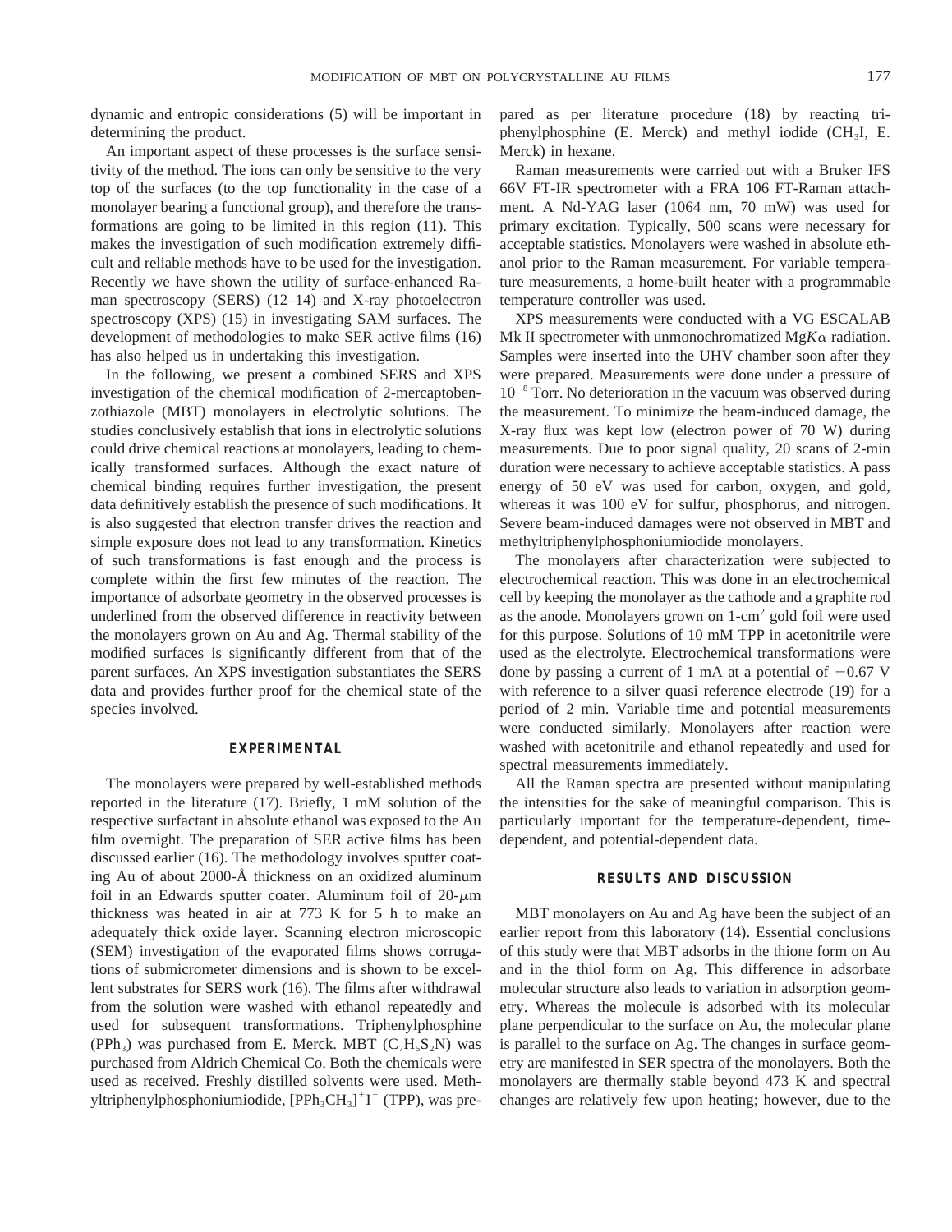

FIG. 1. SER spectra of (a) MBT and (b) TPP monolayers on Au and (c) MBT monolayer upon reaction with TPP electrochemically. A and B represent low- and high-frequency regions of the above, respectively.

coalescence of Au grains, the absolute Raman intensity increases with temperature. A comparable effect is seen in Ag; however, this is also accompanied by small changes in adsorbate geometry.

In Fig. 1 we show the SER spectra of MBT (a) and TPP (b) monolayers on Au and that of the MBT monolayer upon reaction with TPP (c) in an electrochemical cell (conditions:  $-0.67$  V, 1 mA, 2 min). A bare TPP monolayer has not been investigated before, and hence we present an assignment of its SER spectrum in Table 1. The observed vibrations can be understood on the basis of IR and Raman spectra of phosphine systems (20, 21). Assignment of MBT bands is based on *ab initio* molecular orbital calculations (14).

The principal change we observe upon reaction of the MBT monolayer with TPP in solution is the emergence of the phenyl  $\nu_1$  mode at 997 cm<sup>-1</sup> which is absent in MBT (Fig. 1A). The two characteristic peaks seen in the reacted monolayer at 1586 and 1574 cm<sup>-1</sup> are due to the  $\nu_s$  modes of TPP and MBT, respectively. The intensities of these two features are similar. As a consequence of the reaction with TPP, MBT features do not reduce in intensity. Although SERS intensities can not be used for quantitative comparison, this observation may be used to argue that MBT has not desorbed as a result of reaction. It also appears unlikely, since MBT monolayers are very stable on Au (14); however, thermal stability does not imply absence

of desorption during reaction. There is a substantial shift observed in all the in-plane vibrations. The  $\nu CC$  ip modes at 1579 and 1451 cm<sup>-1</sup> are shifted to 1574 and 1440 cm<sup>-1</sup>, respectively. Similar effects are also seen in the in-plane C–H bending region. This difference in the in-plane modes shows the change in the adsorbate geometry. Moreover, there is a red shift in the  $\nu$ CN mode at 1313 cm<sup>-1</sup>. This, along with the increase in N(1*s*) binding energy in the X-ray photoelectron spectrum of the reacted monolayer (see below), may be interpreted in terms of a coordinate bond formed between the nitrogen of MBT and phosphorus of TPP. This is also sup-

**TABLE 1 SER Frequencies (in cm**<sup>2</sup>**<sup>1</sup> ) of MBT, TPP, and Reacted MBT Monolayers on Au**

| Assignment <sup>a,b</sup> | TPP on Au                | MBT on Au                | Reacted MBT on Au        |
|---------------------------|--------------------------|--------------------------|--------------------------|
| $\nu$ CH                  | 3056                     | 3061                     | 3056                     |
| $\nu$ CH                  | 2896                     |                          | 2898                     |
| $\nu CC_{ip}$             | 1588                     |                          | 1586                     |
| $\nu CC_{ip}$             |                          | 1579                     | 1574                     |
|                           |                          | 1541                     | 1538                     |
| $\nu CC$                  |                          | 1488                     | $\overline{\phantom{0}}$ |
| $\nu CC_{ip}$             |                          | 1451                     | 1440                     |
| $\nu CC$                  |                          | 1408                     | 1407                     |
| $\nu$ CN                  |                          | 1313                     | 1311                     |
| $\nu CC$                  |                          | 1268                     | 1263                     |
| $\nu CC$                  | $\overline{\phantom{0}}$ | 1240                     | 1238                     |
| $\delta$ CH <sub>ip</sub> |                          |                          | 1189                     |
| $\nu P N^c$               |                          |                          | 1160                     |
| $\delta$ CH               |                          | 1131                     | 1129                     |
| $\delta CH_{ip}$          | 1107                     | 1100                     | 1103                     |
| $\delta$ CH <sub>ip</sub> |                          | 1050                     | 1047                     |
| $\delta$ CCC              | 1028                     |                          | 1028                     |
| Ring                      |                          |                          |                          |
| deformation               |                          | 1008                     |                          |
| Ring                      |                          |                          |                          |
| deformation               | 997                      |                          | 997                      |
| $\delta$ CH <sub>op</sub> |                          | 865                      | 868                      |
|                           |                          |                          | 849                      |
| $\delta\mathrm{CH_{op}}$  |                          | 753                      | 753                      |
| $\nu$ CS                  |                          | 706                      | 713                      |
| $\nu$ CS                  |                          | 673                      | $\overline{\phantom{0}}$ |
| $\nu$ CP                  | 660                      |                          | 660                      |
| $\delta$ CH               | 609                      |                          | 616                      |
| $\delta$ CNH              |                          | 563                      |                          |
|                           |                          | $\overline{\phantom{0}}$ | 550                      |
| $\delta$ NH               |                          | 522                      |                          |
|                           |                          | 499                      |                          |
| $\nu\mathrm{CS}$          |                          | 473                      |                          |
| $\phi$ CC <sup>d</sup>    | 380                      | 394                      |                          |
| $\delta$ CCC              | 356                      |                          | 356                      |
|                           | 258                      |                          | 258                      |

<sup>*a*</sup> ip refers to the in-plane and <sub>op</sub> refers to the out-of-plane vibrations, respectively,  $\delta$ -bending,  $\phi$ -torsional, and  $\nu$ -stretching vibrations.

*<sup>b</sup>* Assignments of the benzene ring modes are as per classification of Ref. 34.

 $c$  P–N stretch is observed at 1160 for P–N (i-Pr)<sub>2</sub> (Ref. 20, p. 350).

*<sup>d</sup>* Similar to the torsional bands observed in Ref. 35.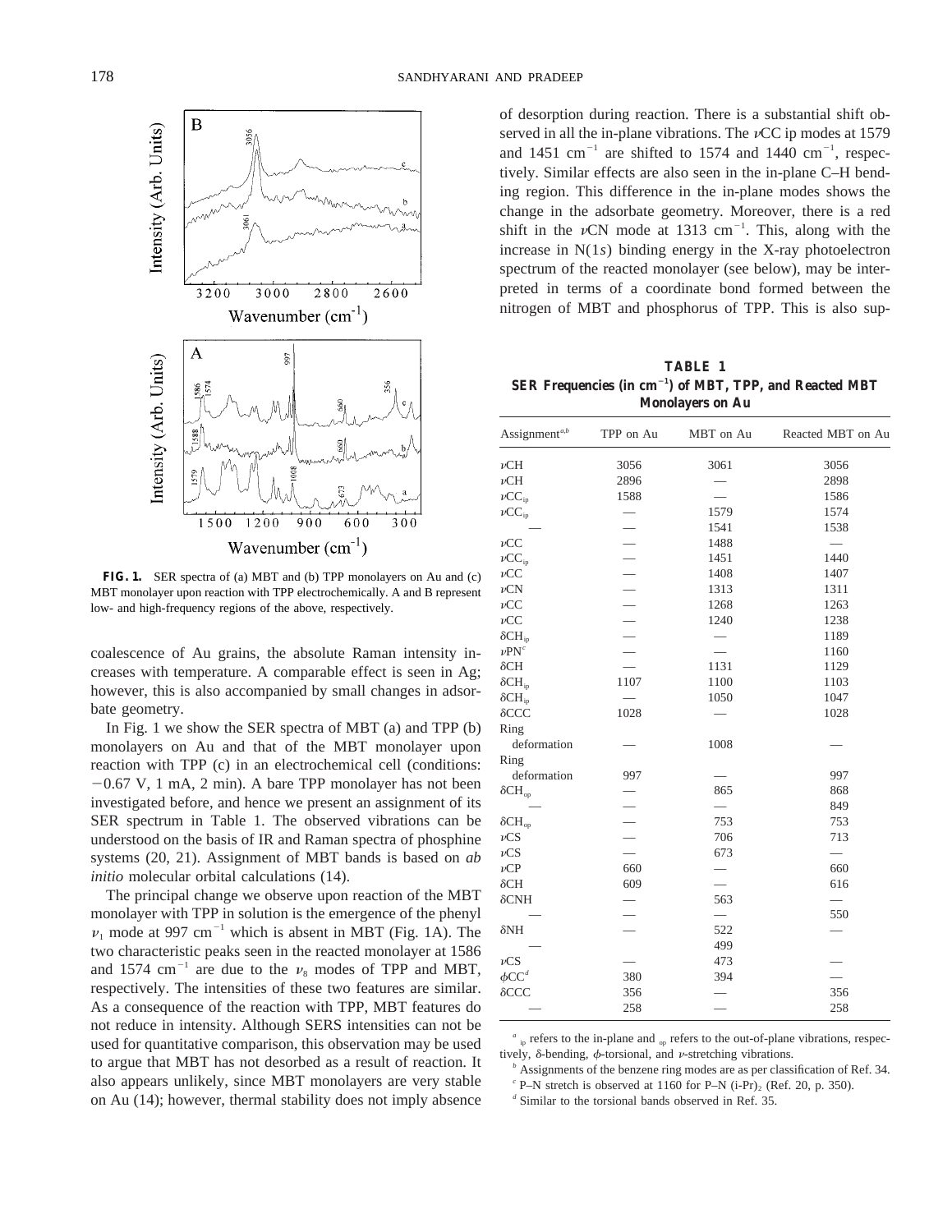ported by the presence of a weak feature at  $1160 \text{ cm}^{-1}$  attributable to a P–N stretching mode (20).

The MBT structures were changed substantially in the 400 to 600-cm<sup>-1</sup> region. The bands at 563 and 522 cm<sup>-1</sup>, due to  $\delta$ CNH and  $\delta$ NH, respectively, are absent in the modified monolayer. Again, the absence of the band corresponding to the  $\nu$ C–S of the thione form at 473 cm<sup>-1</sup> suggests the tautomerization of MBT after the reaction. An altogether absence of the MBT band at  $1008 \text{ cm}^{-1}$  is observed along with the complete disappearance of the C-S band at  $673 \text{ cm}^{-1}$ . It does not appear that the  $1008 \text{ cm}^{-1}$  band is merged with the 997 $cm^{-1}$  band of TPP as there is no intensity at the high-frequency side of this band. Also, the width of the  $997 \text{-} cm^{-1}$  band appears unaffected. These changes could be compared with those observed upon MBT adsorption on Ag (14), suggesting significant structural changes in the monolayer upon reaction. It is important to note that the MBT monolayer on Ag does not exhibit any change upon the same electrochemical process.

The spectrum in the C–H region also exhibits significant changes. The broad band observed at  $3061 \text{ cm}^{-1}$  in Fig. 1B (a) is attributed to the C–H stretches of MBT. In TPP, the aromatic C–H stretching mode appears as a much narrower peak at 3056  $\text{cm}^{-1}$ . The spectrum also shows a broad peak at 2896  $\text{cm}^{-1}$ , which is due to the methyl group. Upon reaction with TPP, the spectrum in the C–H region resembles more to that of a TPP monolayer than the pure MBT monolayer. We attribute the peak at 3056 cm $^{-1}$  of the reacted monolayer as being due to the aromatic C–H stretching modes of TPP. The width of the band and the peak shape do not suggest it to be due to MBT. This again suggests changes in the adsorbate geometry of MBT upon reaction. It may be mentioned that no C–H stretching mode was observed for MBT adsorbed on Ag (14) (in the thiol form, in which case the molecular plane is parallel to the surface).

A bare TPP monolayer exhibits only a few features typical of an aromatic molecule. All of these features are due to the ring modes or the methyl group, which are not expected to shift as a result of reaction. Note that the reaction site is the phosphorus atom. The only exception is the band at  $356 \text{ cm}^{-1}$  of TPP, attributed to  $\delta$ CCC, which shows substantial intensity enhancement. Although the origin of this is unclear, it is seen that in the bare TPP monolayer, this band is relatively less intense. The observed changes in the MBT structures and the almost comparable intensity of the MBT and TPP structures in the modified monolayer, particularly the ring deformation modes around  $1586$  and  $1574$  cm<sup>-1</sup>, suggest that a chemical reaction has occurred at the surface. The data does not support co-adsorption, as will be shown below. The fact that a similar experiment with the MBT monolayer on Ag did not result in the appearance of TPP features also rule out co-adsorption.

To understand the changes in more detail, a variable temperature measurement was undertaken (Fig. 2). The modified monolayer desorbs completely around 423 K, whereas MBT monolayers on both Au and Ag are stable well beyond 473 K



**FIG. 2.** Variable temperature SER spectra of a modified MBT monolayer. (a) 298, (b) 323, (c) 348, (d) 373, (e) 398, (f) 423, (g) 448, and (h) 473 K.

(14). Important changes occur in the spectra upon heating; this includes the emergence of a band at  $1058 \text{ cm}^{-1}$  above 348 K and the gradual increase in intensity of structures at  $1450 \text{ cm}^{-1}$ . The TPP structure at  $356 \text{ cm}^{-1}$  gradually broadens and multiple peaks occur. Along with these changes, the  $\nu_8$  band of TPP at  $1586 \text{ cm}^{-1}$  gradually reduces in intensity. All of these could be attributed to the gradual disappearance of TPP from the surface. Prior to desorption, structural changes occur which are manifested as the disappearance of certain peaks and broadening of certain others. Significant changes are not observed in the C–H region (not shown) up to a temperature of 398 K. Beyond this temperature, black body radiation (21) masks the features. The observed changes of reacted monolayers differ from the behavior of the pure TPP monolayer itself (Fig. 3). The band at 356 cm $^{-1}$  does not show any significant change or broadening in contrast to the corresponding band of the modified monolayer. No systematic changes are observed upon increasing the temperature and the monolayer is stable up to a temperature of 473 K.

The foregoing suggests that the reacted monolayer is chemically different from those of the constituents. The data can not be interpreted in terms of physisorption of TPP on MBT or in terms of TPP adsorption in possibly vacant MBT sites. Note that MBT monolayers on Au and Ag as well as the TPP monolayer on Au do not desorb even at 473 K. The MBT part of the spectrum in the reacted monolayer is substantially different from the parent monolayer. Also, in a pure TPP monolayer the band at 356 cm<sup> $-1$ </sup> is relatively less intense, whereas it is a major feature in the spectrum of the reacted monolayer.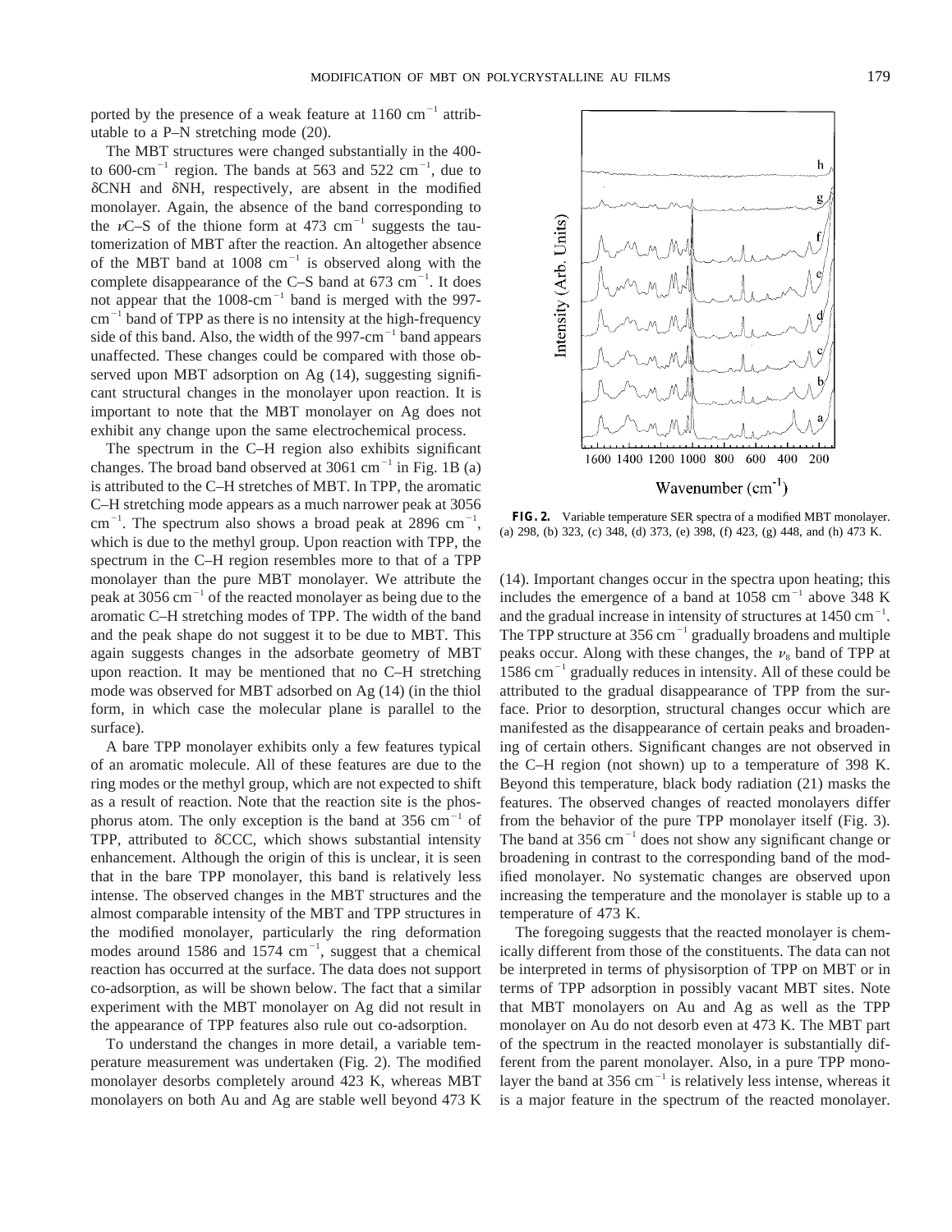Thus, it is seen that the spectrum of the modified monolayer is not the sum of the bare TPP and MBT spectra. There is a possibility that the cause of the changes observed is due to the changes in the microenvironment of the metal surface rather than due to reaction; however, this is unlikely to lead to lasting effects in the spectra as seen here. It may be added that we have not found any change in the spectrum of the modified monolayer, even after several days.

To ascertain the fact that electron transfer is the reason for the reaction, MBT monolayers upon direct immersion in TPP solutions were subjected to Raman spectroscopic investigations. No observable changes were seen up to an exposure of several hours to the solution. Overnight exposures, however, resulted in the emergence of weak TPP features.

Several controlled experiments were performed to understand various aspects of the reaction. In Fig. 4, we present the time dependence data in which MBT monolayers were reacted with TPP solutions under the same electrochemical conditions for various times. It is to be noted that the MBT monolayer used is different in each measurement and, therefore, a small difference in MBT features is expected between the spectra. Looking at the TPP features, one can see that the band at 997  $cm^{-1}$  is relatively constant in intensity, so also the peak at 660  $cm^{-1}$  due to TPP. Again, SERS intensities are not suggested here as a means of quantitation. Note that the spectral data are presented in the same intensity scale. No manipulation has been done on the raw data except that the *y* axis has been offset for clarity. The absence of marked changes between spectra



**FIG. 3.** Variable temperature SER spectra of TPP monolayer. (a), (b), (c), (d), (e), (f), (g), and (h) represent 298, 323, 348, 373, 398, 423, 448, and 473 K, respectively.



**FIG. 4.** (A) Time-dependent SER spectra of modified MBT monolayer. Reaction times were (a) 2 min, (b) 4 min, (c) 6 min, and (d) 10 min. In all these reactions, the potential was kept constant at  $-0.67$  V. (B) Corresponding C–H regions.

under identical conditions shows similarity of the transformation. These results may be used to argue that the chemical transformation is complete within the first few minutes of reaction. In Fig. 4B, we show the corresponding C–H region. An interesting aspect is the gradual increase in intensity of the aliphatic C–H modes as time increases. Correspondingly, the aromatic C–H peak decreases in intensity, suggesting methyl for phenyl substitution at the surface within TPP. This could be due to the geometrical constraints, which lead to methyl for phenyl exchange. The data conclusively establishes that there is no co-deposition or overlayer formation, which would have resulted in an overall increase in TPP features with time.

In Fig. 5, we present the potential dependence of the reaction keeping the ion concentration and reaction time the same. A gradual increase in the TPP features, particularly the peak at 997 cm $^{-1}$ , is observed with the potential, whereas the MBT features remain roughly the same in intensity. Note that each sample is different and SERS intensities do vary significantly from sample to sample. Like in the earlier case, absolute Raman intensities are presented here also. The observed changes could be understood if one assumes that electron transfer is the principal cause of the reaction. An increase in potential leads to an increase in ion mobility and the number of electron transfer events increases in a given time. The C–H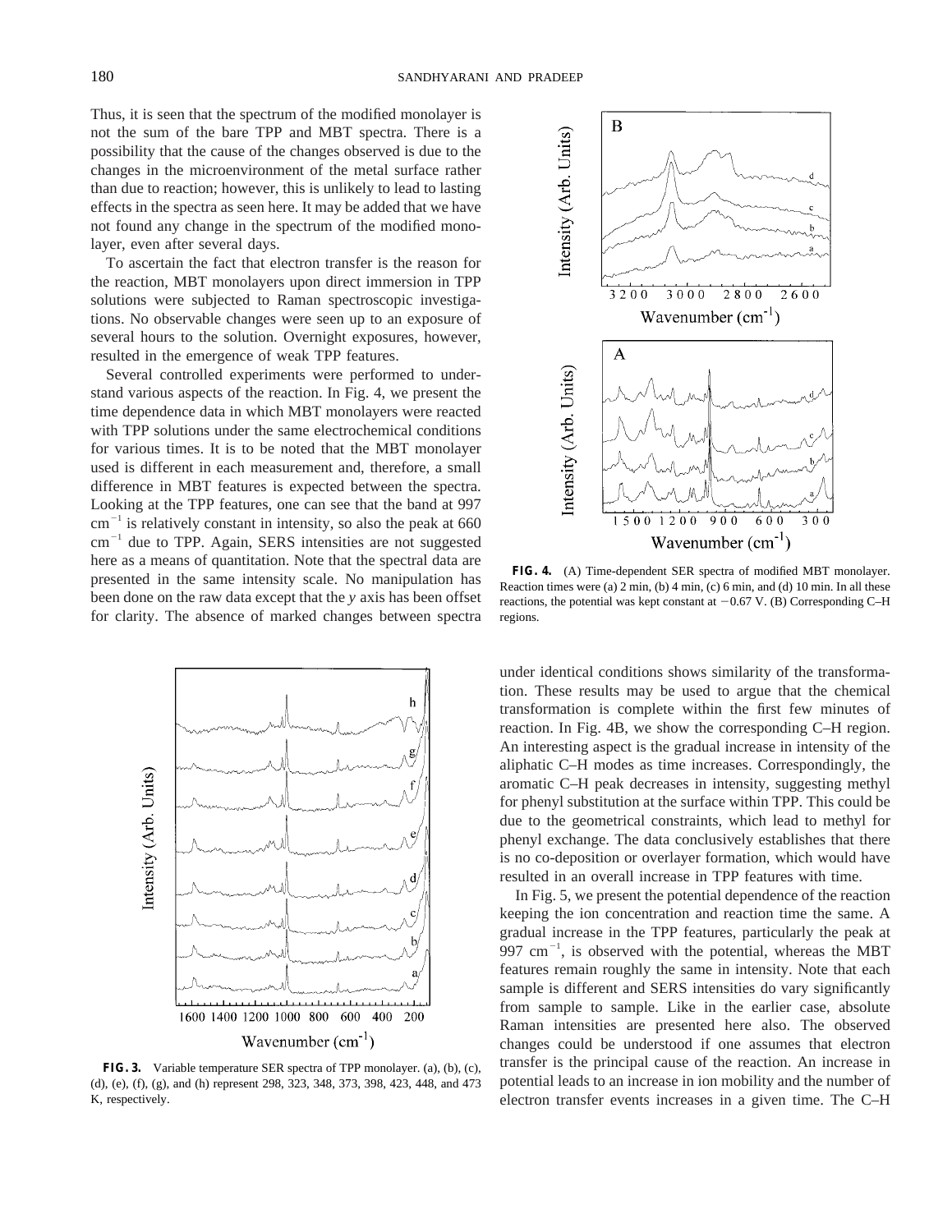

**FIG. 5.** The potential dependence of the reaction on the SER spectra of the modified MBT monolayer. Potentials were (a)  $-0.02$  V, (b)  $-0.35$  V, (c)  $-0.67$  V, and (d)  $-1.40$  V. In all these reactions, the time duration was 2 min.

region shows corresponding change (not shown). Unlike in the case of time dependence, methyl for phenyl exchange is not manifested. This suggests that the exchange occurs at a longer time scale than the surface reaction. There is, however, a possibility of MBT desorption at higher potentials and those sites may be occupied by TPP. The intensity of the  $356\text{-cm}^{-1}$ band and the relatively intense MBT features seem to suggest that this is rather negligible.

To understand the dependence of solvents on the reaction, the modifications were carried out in three solvents: water, methanol, and acetonitrile under the same conditions. In the SER spectra (not shown) an increase in intensities of the peaks corresponding to TPP is observed with a decrease in the dielectric constant of the medium. Particularly, intensity of peaks at 997  $cm^{-1}$  increase as we go from water to acetonitrile. The experimental results could be explained in terms of increased solvation with an increase in the dielectric constant. As the solvation shell surrounding the ion is large, the proximity of the ion created at the surface to the solvent molecules increases and consequently reaction between the surface and the electrolyte becomes less probable within the lifetime of the surface species.

The observed chemical transformations were investigated by XPS. In Fig. 6A, we present the S(2*p*) photoelectron spectra of MBT monolayers before and after the reaction. The spectrum before reaction shows a single S(2*p*) feature at 164-eV binding energy (BE). This binding energy is slightly higher than the  $RS^-$  thiolate structure, which occurs at 162 eV (22). Both thiolate and thiol forms of sulfur should occur in the range of

162–165-eV BE. The observation of a peak at 164 eV is in accordance with the presence of the thione form (14). After reaction, the peak shifts to a lower BE of 161 eV. However, the structure is significantly broader than the unmodified monolayer and there could be other species contributing to the S(2*p*) intensity. It is known that thiol monolayers are susceptible for X-ray-induced damage leading to oxidized sulfur species (23). The major structure at 161-eV BE is attributed to the thiolate sulfur of the thiol form of MBT. This large shift in BE is important evidence supporting chemical modification. The broadening is attributed to the greater difference between the BEs of the two sulfur forms in the molecule. Significant changes are seen in the P(2*p*) photoelectron spectra of the monolayers (not shown). Whereas the pure TPP monolayer shows a marginally high P(2*p*) BE of 133.3 eV, in the reacted monolayer the structure is observed at 132 eV. It may be mentioned that in triphenyl phosphine (*not phosphonium*) monolayer, the P(2*p*) peak is observed at 132.7-eV BE, close to the value of the pure TPP monolayer. Although the difference in BEs is not large, it may be suggested that, upon



**FIG. 6.** (A) S(2*p*) region of the XPS of the (a) unreacted MBT and (b) modified MBT monolayers. Note the shift in the peak positions. (B) N(1*s*) region of the XPS of the (a) unreacted MBT and (b) modified MBT monolayers.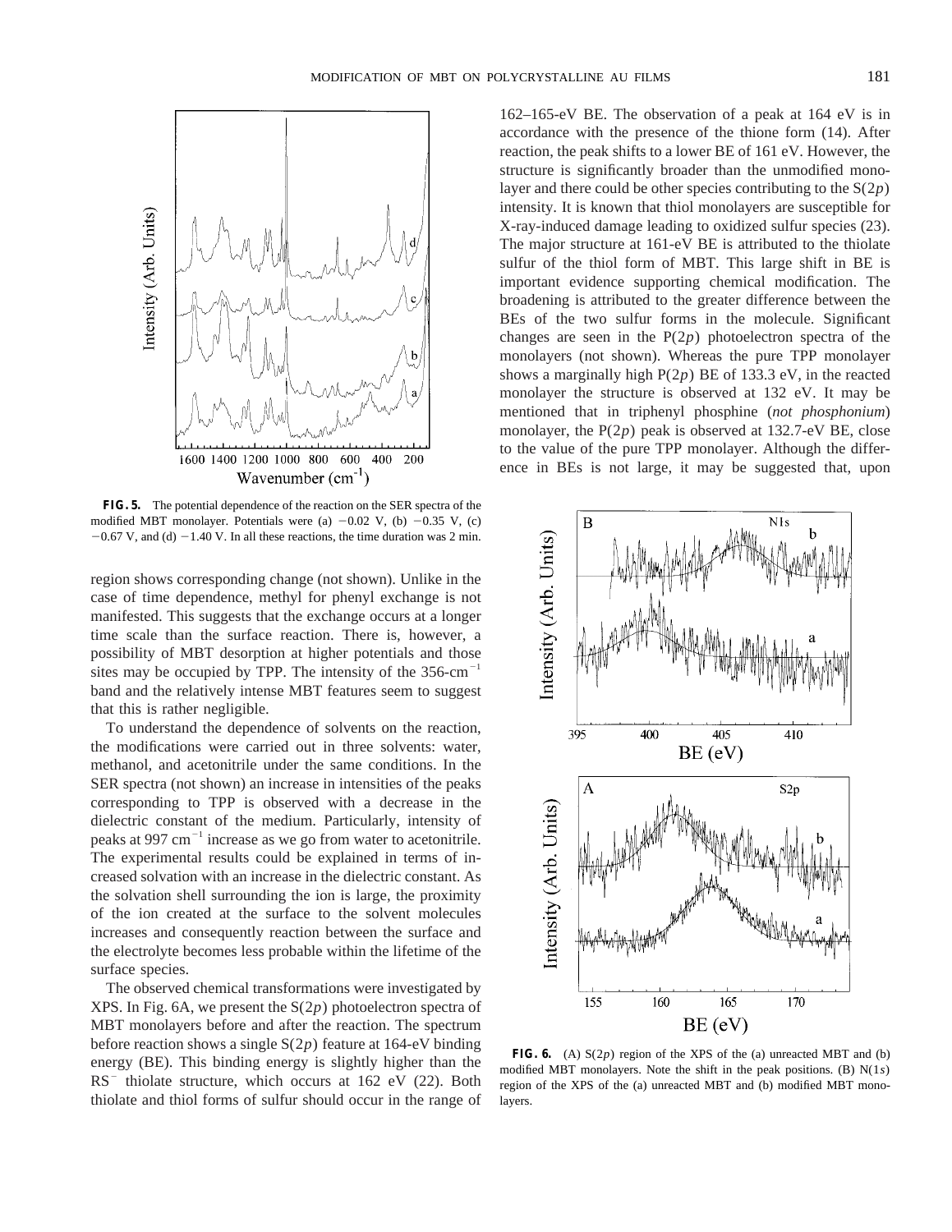reaction, the TPP moiety has undergone reduction, leading to a small shift in the BE.

The C(1*s*) features of all monolayers occur around 285-eV BE (not shown). The N(1*s*) region of unreacted and reacted MBT monolayers are shown in Fig. 6B. The N(1*s*) peak of MBT occurs at 400-eV BE, characteristic of adsorbed amine systems (24). Upon reaction, the peak shifts to a value of 406 eV, suggesting that the phosphine moiety binds to the nitrogen. Structurally, also, this is the most probable binding site. It is important to see that no other N(1*s*) structures are observed, indicating that all the molecules on the surface have undergone reaction. Note that there is no shift observed for tautomerization on the metal surface and in both the cases (MBT on Au and Ag) the N(1*s*) peak is observed at 400 eV (14). To ascertain the absence of electrolyte deposition in the modified monolayer, the I(3*d*) region of the photoelectron spectrum was measured. Whereas an intense I(3*d*) was observed for the pure TPP monolayer, the peak was very weak for the reacted MBT monolayer (figure not shown). Note that it is impossible to avoid contact with the electrolyte upon immersion and subsequent removal from the cell, prior to and after the reaction, respectively. The weak I(3*d*) in the spectrum of the reacted monolayer is attributed to this contact. Note that the I(3*d*) cross section is much higher than those of P(2*p*), S(2*p*), and  $N(1s)$ . The Au ( $4f_{7/2}$ ) BE in both the parent and reacted MBT monolayers was 84.0 eV, indicating that the substrate was unaffected during the modification.

The results presented above confirm the chemical changes occurring in the monolayer. They also establish that the electron transfer at the electrolyte–electrode interface is the driving force for the reaction. Issues associated with electron transfer at the monolayer–electrolyte interface has been the subject of intense investigation (25–33). Electron tunneling from the underlying substrate is suggested to be the most probable pathway, although the involvement of the adlayer has also been suggested. The reactions proposed to occur here might also be the result of electron transfer, as in the case of corresponding gas-phase processes (2). Upon ion/surface encounter in the gas phase between a polyatomic ion and the molecular surface such as a monolayer, electron transfer from the monolayer to the gas-phase ion leads to the formation of an ionized surface species. Consequent to the momentum transfer associated with the ion/surface impact, the gas-phase ion and/or the molecular surface is subjected to dissociation. The activated surface species thus created can undergo reaction with the neutralized projectile or its fragments, leading to chemically modified surfaces (6). Although this is the prominent mechanism proposed, there can be another concerted pathway for the reaction, wherein electron transfer and reaction occur simultaneously (5). The former mechanism can also occur without any distinct charge separation. Parallels can be drawn between ion/surface encounter in solution and the corresponding gas-phase processes. However, momentum-transfer-induced transformation is not important here; electron transfer from the valence state of

the adsorbed molecule could occur the same as that in gasphase processes, leading to reaction. It is indeed probable that electron transfer occurs from the frontier metal states, and in fact there is no thermodynamic reason why electron transfer should occur from the deeper lying adsorbate states. This emphasizes the importance of concerted processes.

The dependence of the potential and dielectric constant of the medium on the proposed reaction support the electron transfer mechanism. The fast kinetics observed also suggests such a process. The shift in the XPS BEs upon reaction are also indicative of the ion-induced reaction. It is clear from XPS that the phosphonium ion is the cause for the reaction. The reaction does not lead to simple deposition of the entire electrolyte. Although the chemical nature of the modified surface is an open question, covalent interaction between the species is established. Thermal stability data suggest that neither physisorption nor ion deposition is the cause of observed changes. The integrity of the monolayer, even after prolonged exposure to a laboratory atmosphere, also point to the chemical reaction that occurred.

In conclusion, ion/surface reactions in electrolytic solutions have shown to result in chemically modified monolayers. The reaction does not lead to desorption of the monolayer nor does it change the underlying substrate chemically. This prototypical surface reaction could be explained as a result of electron transfer between the electrolyte and the monolayer. Extension of such reactions to other systems could lead to molecular surfaces with novel properties.

#### **ACKNOWLEDGMENTS**

T.P. thanks the Department of Science and Technology, Government of India, the Rajiv Gandhi Foundation, and the Jawaharlal Nehru Centre for Advanced Research for supporting his research program on SAMs. N.S. thanks the Council of Scientific and Industrial Research, New Delhi, for a research fellowship.

## **REFERENCES**

- 1. See for a review of the exciting areas in molecular assemblies, Whitesides, G. M., Ferguson, G. S., Allara, D. L., Scherson, D., Speaker, I., and Ulman, A., *Surf. Chem.* **3,** 49 (1993).
- 2. Cooks, R. G., Ast, T., Pradeep, T., and Wysocki, V. H., *Acc. Chem. Res.* **27,** 316 (1994).
- 3. Pradeep, T., Feng, B., Ast, T., Patrick, J. S., Cooks, R. G., and Pachutta, S. J., *J. Am. Soc. Mass Spectrom.* **6,** 187 (1995).
- 4. Pradeep, T., Riederer, D. E., Jr., Hoke, S. H., II, Ast, T., Cooks, R. G., and Linford, M. R., *J. Am. Chem. Soc.* **116,** 8658 (1994).
- 5. Pradeep, T., Ast, T., Cooks, R. G., and Feng, B., *J. Phys. Chem.* **98,** 9301 (1994).
- 6. (a) Somogyi, A., Kane, T. E., Ding, J. M., and Wysocki, V. H., *J. Am. Chem. Soc.* **115,** 5275 (1993). (b) Wysocki, V. H., Jones, J. L, and Ding, J. M. *J. Am. Chem. Soc.* **113,** 8969 (1991). (c) Somogyi, A., Kane, T. E., and Wysocki, V. H., *Org. Mass Spectrom.* **28,** 283 (1993).
- 7. Bindu, V., Venkataramanan, M., and Pradeep, T., *Mol. Phys.* **96,** 367 (1999).
- 8. Miller, S. A., Luo, H., Pachutta, S. J., and Cooks, R. G., *Science* **275,** 1447 (1997).